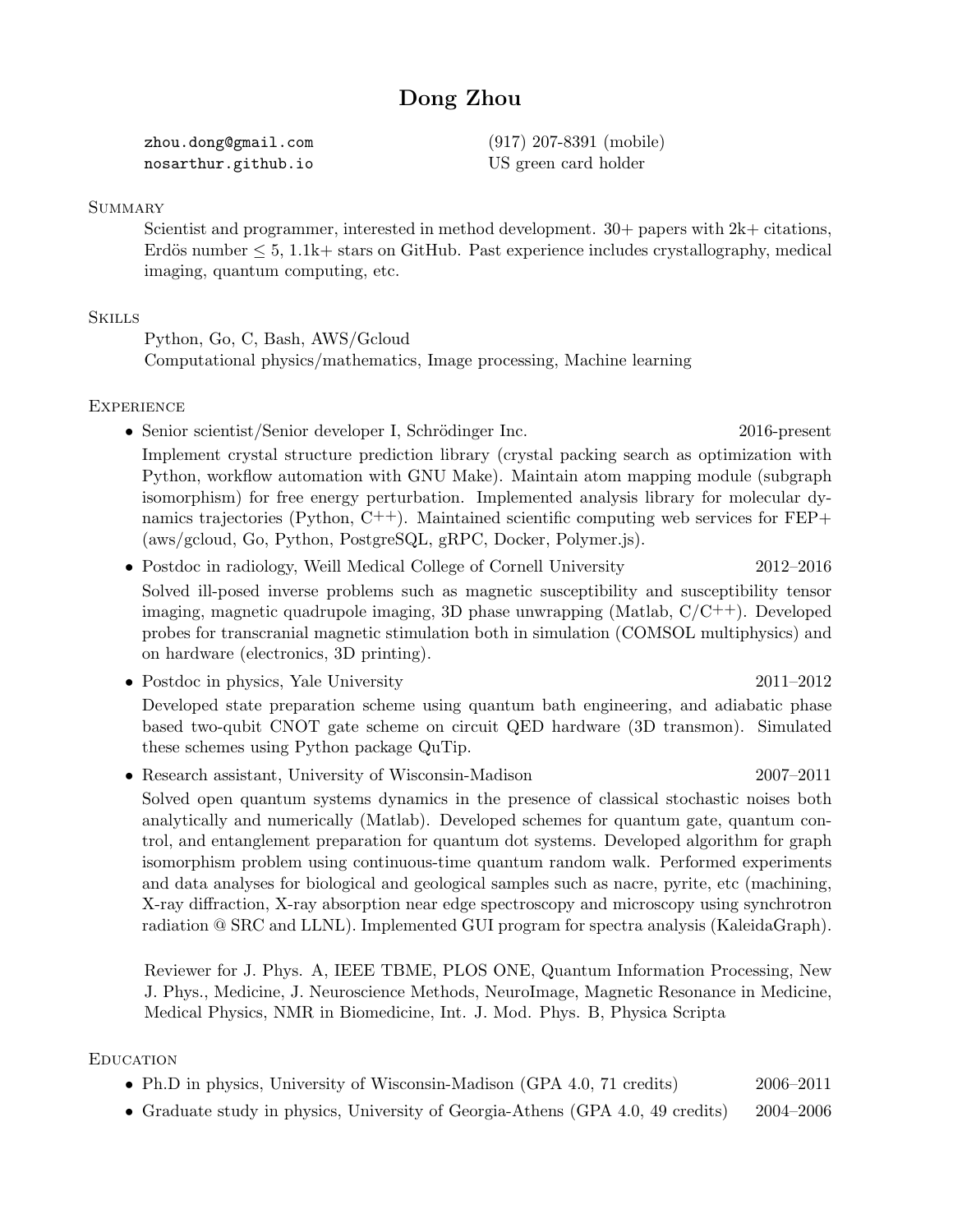• B.S. from Honored Mixed Class, Zhejiang University (GPA 3.8, 196 credits) 2000–2004

Honors and Awards

- International Society for Magnetic Resonance in Medicine (ISMRM) Merit Award, Magna Cum Laude, 2014
- International Student Academic Achievement Award, UW-Madison, 2011
- Ray and Anne Herb Award for Wisconsin Distinguished Graduate Fellowship, 2008
- Emanuel R. Piore Award for Highest Scorer on the Qualifier Exam, UW-Madison, 2007
- University Housing's Favorite Instructor Award for Fall 2006, UW-Madison, 2006
- Van Vleck Fellowship for Graduate Students in Physics, UW-Madison, 2006
- Honored Graduate of Zhejiang University, China, 2004
- Honorary Enrollment, Zhejiang University, China, 2000
- Tan Jiazhen (C. C. Tan) Scholarship for Outstanding High School Student in Biology, 1999
- Kang Hui Scholarship for Highest Scorer in High School Entrance Exam, Hangzhou, China, 1996

## **PATENTS**

1. Magnetic resonance imaging systems and methods for optimized parallel receive, excite, and shim (oPRES) Hui Han, Yi Wang, John Stager, Junghun Cho, and Dong Zhou, pending

# **PUBLICATIONS**

- 1. Quantitative susceptibility mapping of magnetic quadrupole moments J. Cho, D. Zhou, Y. Kee, P. Spincemaille, and Y. Wang, Concepts Magn Reson Part A, 7174937 (2019)
- 2. Cardiac Quantitative Susceptibility Mapping (QSM) for Heart Chamber Oxygenation Y. Wen, T.D. Nguyen, Z. Liu, P. Spincemaille, D. Zhou, A. Dimov, Y. Kee, K. Deh, J. Kim, J. Weinsaft, and Y. Wang, Magn Reson Med 79 (3), 1545 (2018)
- 3. Quantitative Susceptibility Mapping (QSM)-Based Cerebral Metabolic Rate of Oxygen Mapping with Minimum Local Variance J. Zhang, J. Cho, D. Zhou, T.D. Nguyen, P. Spincemaille, A. Gupta, and Y. Wang, MRM 79 (1), 172 (2018)
- 4. Susceptibility underestimation in a high susceptibility phantom: dependence on imaging resolution, magnitude contrast and other parameters
- D. Zhou, J. Zhang, P. Spincemaille, Y. Wang, Magn Reson Med, 78 (3), 1080 (2017)
- 5. Preconditioned Total Field Inversion (TFI) Method for Quantitative Susceptibility Mapping Z. Liu, Y. Kee, D. Zhou, Y. Wang, and P. Spincemaille, Magn Reson Med 78 (1), 303 (2017)
- 6. Cerebral Metabolic Rate of Oxygen (CMRO2) Mapping with Hyperventilation Challenge using Quantitative Susceptibility Mapping (QSM) J. Zhang, D. Zhou, T.D. Nguyen, P. Spincemaille, A. Gupta, Y. Wang, Magn Reson Med, 77 (5), 1762 (2017)
- 7. Three-dimensional MR Phase Unwrapping via Dual Decomposition J. Dong, F. Chen, D. Zhou, T. Liu, Z. Yu, and Y. Wang, Magn Reson Med 77 (3), 1353 (2017).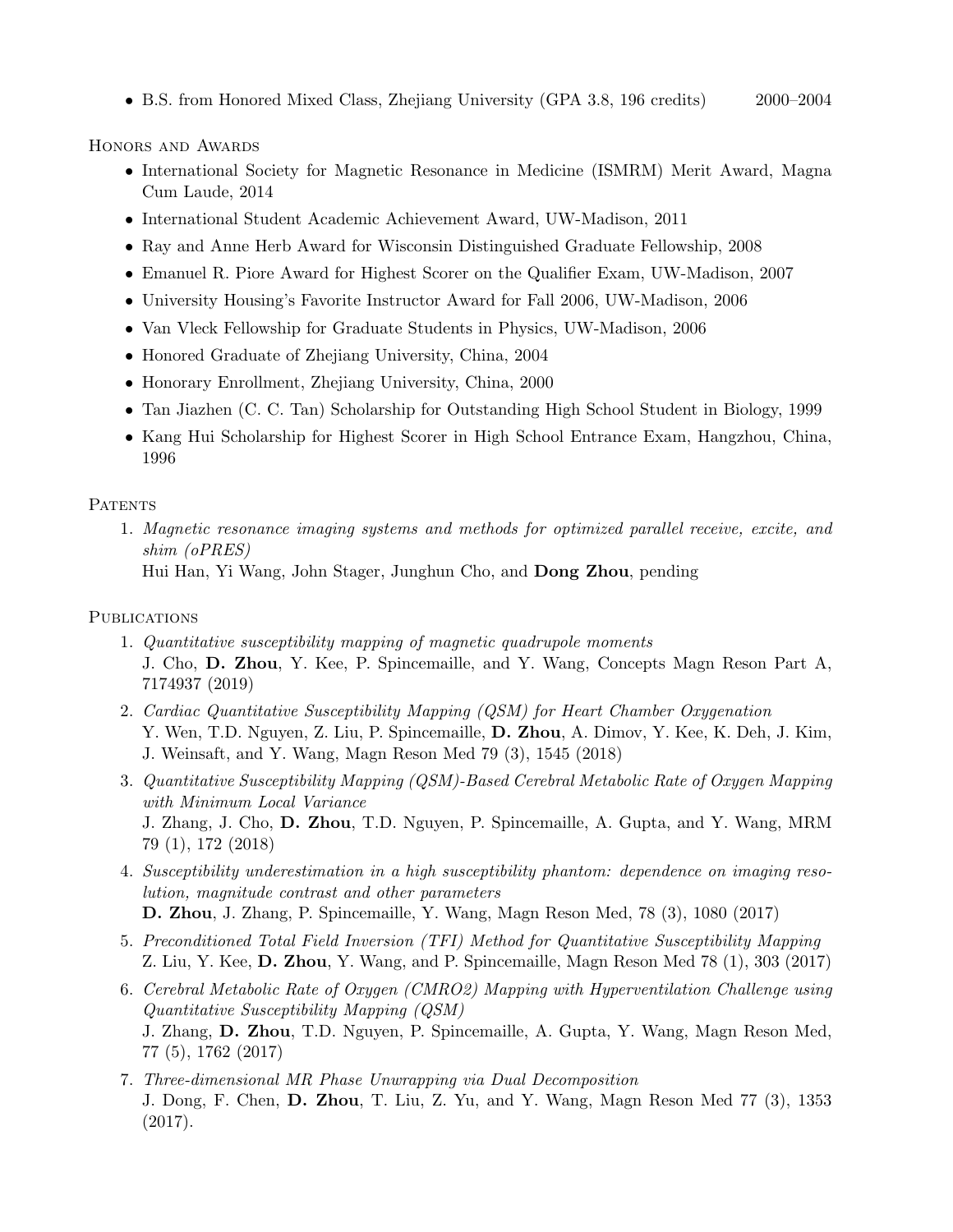- 8. On the influence of zero-padding on the nonlinear operations in Quantitative Susceptibility Mapping S. Eskreis-Winkler, D. Zhou, T. Liu, A. Gupta, S. A. Gauthier, Y. Wang, and P. Spincemaille, MRI 35, 154 (2017)
- 9. Quantitative susceptibility mapping and  $R2^*$  measured changes during white matter lesion development in multiple sclerosis: myelin breaking down, myelin debris degradation and removal, and iron accumulation Y. Zhang, S.A. Gauthier, A. Gupta, W. Chen, J. Comunale, G.C.-Y. Chiang, D. Zhou, G. Askin, W. Zhu, D. Pitt, Y. Wang, AJNR 37 (9) 1629 (2016).
- 10. Longitudinal change in magnetic susceptibility of new enhanced multiple sclerosis (MS) lesions measured on serial quantitative susceptibility mapping (QSM) Y. Zhang, S.A. Gauthier, A. Gupta, J. Comunale, G. C.-Y. Chiang, D. Zhou, W. Chen, A.E. Giambrone, W. Zhu, Y. Wang, JMRI 44 (2) 426 (2016).
- 11. Increase in magnetic susceptibility after MS lesion formation and potential diagnostic utility Y. Zhang, S. Gauthier, L. Tu, A. Gupta, J. Comunale, G.C.-Y. Chiang, D. Zhou, Y. Wang, Multiple Sclerosis Journal 21 502 (2016).
- 12. Simultaneous Phase Unwrapping and Removal of chemical Shift (SPURS) using Graph Cuts: Application in Quantitative Susceptibility Mapping J. Dong, T. Liu, F. Chen, D. Zhou, A. Dimov, A. Raj, Q. Cheng, P. Spincemaille, and Y. Wang, IEEE TMI 34 (2) 531 (2015).
- 13. Background field removal by solving the Laplacian boundary value problem D. Zhou, T. Liu, P. Spincemaille, and Y. Wang, NMR in Biomedicine, 27 (3), 312 (2014).
- 14. An Iterative Spherical Mean Value (iSMV) Method for Background Field Removal in MRI Y. Wen, D. Zhou, T. Liu, P. Spincemaille, and Y. Wang, Magn Reson Med 72 (4) 1065 (2014).
- 15. Magnetic susceptibility anisotropy: cylindrical symmetry from macroscopically ordered anisotropic molecules and accuracy of MRI measurements using few orientations C. Wisnieff, T. Liu, P. Spincemaille, S. Wang, D. Zhou, and Y. Wang, NeuroImage 70, 363 (2013).
- 16. Mediated gates between spin qubits J. Fei, D. Zhou, Y.-P. Shim, S. Oh, X. Hu, and M. Friesen, Phys. Rev. A 86, 062328 (2012). arXiv:1207.6063
- 17. Cavity-assisted quantum bath engineering with a superconducting qubit K. W. Murch, U. Vool, D. Zhou, S. J. Weber, S.M. Girvin, and I. Siddiqi, Phys. Rev. Lett. 109, 163602 (2012); arXiv:1207.0053
- 18. Phenomenological noise model for superconducting qubits: two-state fluctuators and 1/f noise D. Zhou and R. Joynt, Supercond. Sci. Techno. 25, 045003 (2012); arXiv:1102.5766
- 19. Topology of entanglement evolution of two qubits D. Zhou, G.-W. Chern, J. Fei, and R. Joynt, Int. J. Mod. Phys. B 26, 1250054 (2012); arXiv:1007.1749
- 20. Disappearance of entanglement: a topological point of view D. Zhou and R. Joynt, QIP 11, 571 (2012); arXiv:1006.5474
- 21. Suppression of decoherence and disentanglement by the exchange interaction A. De, A. Lang, D. Zhou, and R. Joynt, Phys. Rev. A 83, 042331 (2011); arXiv:1006.5943
- 22. Quasi-Hamiltonian Method for Computation of Decoherence Rates. R. Joynt, D. Zhou and Q.-H. Wang, Int. J. Mod. Phys. B 25, 2115 (2011); arXiv:0906.2843